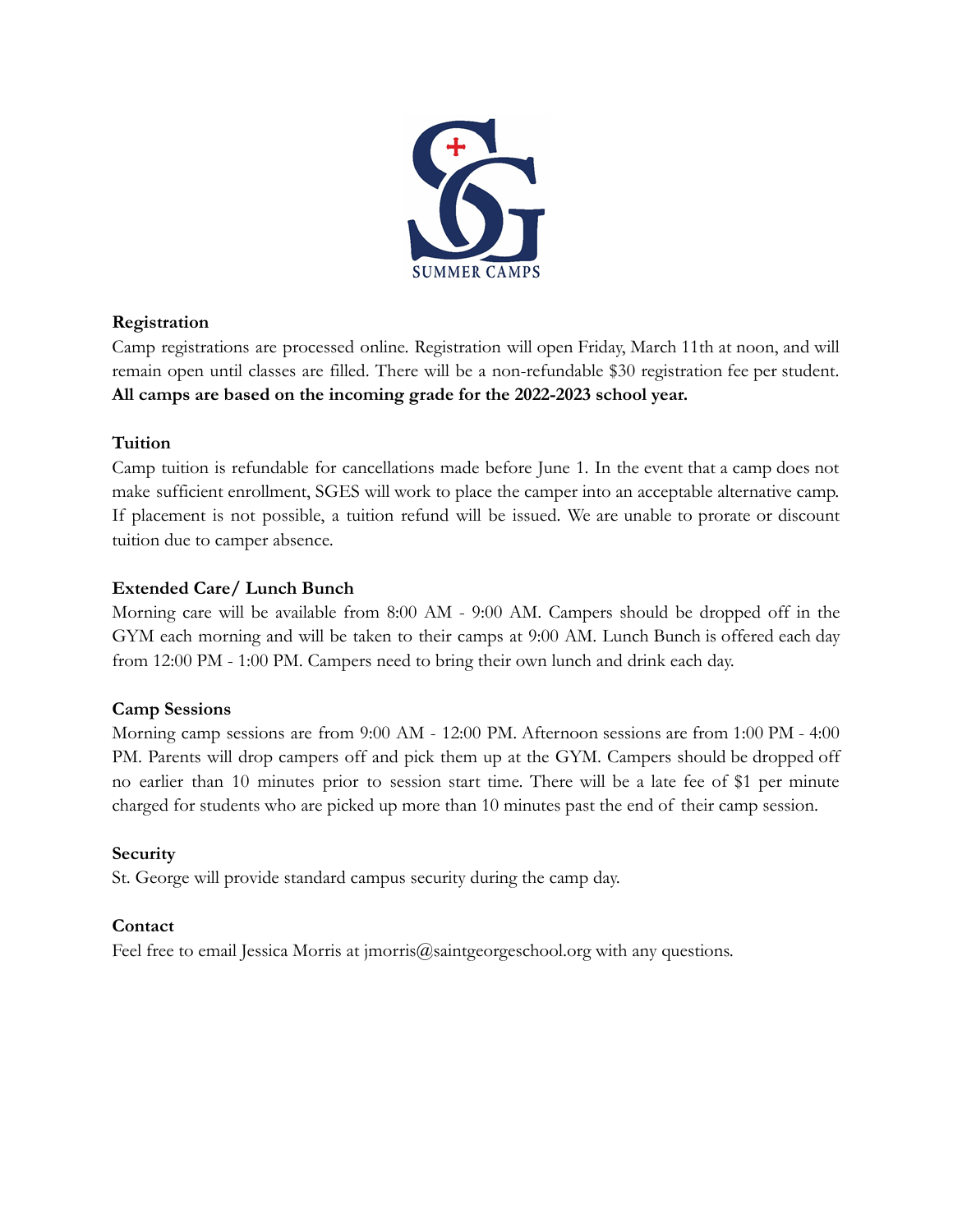# **June 6- June 10 AM Camps WOODn't That Be Fun?!**

Join us for a morning of fun and creativity! We will be putting together and painting at least one wood project each day. We will be building bird houses, jewelry / treasure boxes and much more! You won't want to miss this fun, creative camp!

| Grade:      | JrK-1st Grade       |
|-------------|---------------------|
| Time:       | $9:00$ AM- 12:00 PM |
| Instructor: | Mrs. Sue Wysong     |
| Tuition:    | \$140               |

#### **Beaded Bliss**

In this class your child will learn to make a variety of beaded projects to take home and share. Some of the projects included are wind chimes, friendship bracelets, and beaded animals. Your child will be able to choose from various colors and shapes of beads that express their own personalities.

| Grade:      | SrK-2nd Grade       |
|-------------|---------------------|
| Time:       | $9:00$ AM- 12:00 PM |
| Instructor: | Laura Schwarz       |
| Tuition:    | \$145               |

#### **LS All-Sports Camp**

Are you superstars ready for some summer fitness and fun? The St. George All-Sports Camps will give each camper the opportunity to learn more about sports while receiving individualized and team instruction. The ultimate goal is to build confidence in each player, while learning about sports strategies, and sportsmanship. Activities will include: soccer, badminton, volleyball, basketball, football, baseball, and other fun physical educational games.

| Grade:      | 1st-5th Grade       |
|-------------|---------------------|
| Time:       | $9:00$ AM- 12:00 PM |
| Instructor: | Coach Copeland      |
| Tuition:    | \$115               |

#### **Strings Camp**

The kids will learn all about the string family and their sounds. We will add some rhythmical games and every student will be able to write their own short songs and perform in a showcase recital at the end of the week.

| Grade:      | 1st-5th Grade              |
|-------------|----------------------------|
| Time:       | $9:00$ AM- 12:00 PM        |
| Instructor: | <b>Bernadette Williams</b> |
| Tuition:    | \$140                      |

#### **Spanish Club**

This will be a fun-filled week utilizing a combination of theater arts specifically created for younger audiences. We will spend this week in full Spanish immersion while learning plays, creative dance styles, and fabulous music.

| Grade:      | 3rd-6th Grade       |
|-------------|---------------------|
| Time:       | $9:00$ AM- 12:00 PM |
| Instructor: | Sylvia Bazan        |
| Tuition:    | \$150               |

#### **Snapology: Jedi Robotics Camp**

Robotics inspired by Star Wars® and space travel! Come on an adventure building and programming functional robots using LEGO® bricks in this super-fun program. Learn about space, space travel and, of course, Star Wars®! Build different robots each day! Learning is enhanced through the use of iPads in this camp!

| Grade:      | 2nd-5th Grade       |
|-------------|---------------------|
| Time:       | $9:00$ AM- 12:00 PM |
| Instructor: | Snapology           |
| Tuition:    | \$150               |

#### **Shurley Grammar and Journal Writing**

Shurley Grammar is the foundation piece for our language program. If you are new to St. George or just want to brush up on grammar skills and sentence classification, come to this exciting camp where you'll learn the ins and outs of Shurley, plus spark creativity through journal writing. Editing skills and the writing process will also be addressed.

| Grade:      | 3rd-5th Grade      |
|-------------|--------------------|
| Time:       | $9:00$ AM-12:00 PM |
| Instructor: | Cathy Flaig        |
| Tuition:    | \$150              |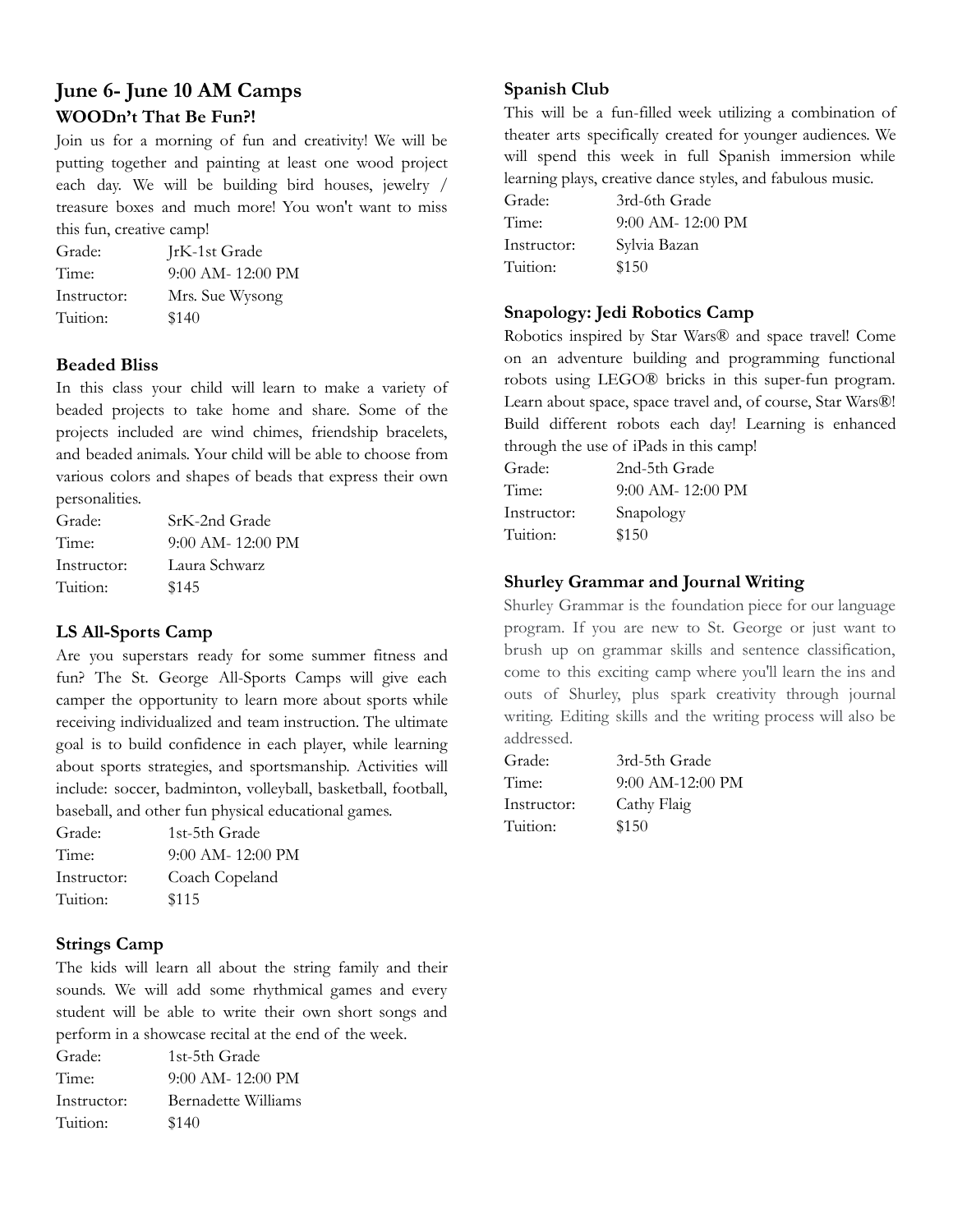# **June 6- June 10 PM Camps Little Chefs**

Join us for a week of cooking fun! We will be making (and tasting) bread, sandwich sushi, monkey bread, sand pudding and much more! At the end of the week, your Little Chef will leave with a set of measuring utensils, an apron, a recipe book and awesome memories!

| Grade:      | JrK-2nd Grade        |
|-------------|----------------------|
| Time:       | $1:00$ PM- $4:00$ PM |
| Instructor: | Sue Wysong           |
| Tuition:    | \$150                |

#### **Mo Willems Author and Illustration Study**

Calling all Mo Willems lovers! Get ready for a week filled to the brim with Mo Willems books and activities. We will enjoy getting to know Mo Willems characters: Elephant, Piggie, Pigeon, Duck, and Knuffle Bunny and their quirky personalities through a variety of different mediums.

| Grade:      | SrK-2nd Grade        |
|-------------|----------------------|
| Time:       | $1:00$ PM- $4:00$ PM |
| Instructor: | Laura Schwarz        |
| Tuition:    | \$125                |

# **LS Gym Fun**

Just want to hang on in the gym and have some fun? Then the St. George Lower School Fun Camp is the way to go. At this camp we will play all of the Lower School class favorites like badminton, handball, hockey, crab soccer, line soccer, cat and mouse, pin knockdown, and many more. So, come join us for some fun and enjoy having some active summer days at St. George.

| Grade:      | 1st-5th Grade        |
|-------------|----------------------|
| Time:       | $1:00$ AM- $4:00$ PM |
| Instructor: | Coach Copeland       |
| Tuition:    | \$115                |

#### **Snapology: Mining and Building Minecraft®**

Travel to the Nether with Snapology—but watch out for those Creepers! Come join us as we bring Minecraft to life using LEGO® bricks and the Minecraft game on Tablets in this hands- on learning experience. Work in teams to create your own world, including houses, potions, and your very own LEGO® version of the Nether. All supplies are provided by Snapology.

| Grade:      | 1st-5th Grade        |
|-------------|----------------------|
| Time:       | $1:00$ PM- $4:00$ PM |
| Instructor: | Snapology            |
| Tuition:    | \$150                |

### **Math Enrichment Camp**

Students will participate in an intense review of multiplication and division facts, subtracting large numbers using regrouping, place value (whole numbers and decimals), multiplying one by two digit and two by two digit factors, dividing a three digit dividend with up to two digit divisors, and division with remainders. We will work on fun and challenging problem solving, introduce square numbers, square roots, algebra basics, and prime and composite numbers. Come join us!

| Grade:      | 4th Grade            |
|-------------|----------------------|
| Time:       | $1:00$ PM- $4:00$ PM |
| Instructor: | Cathy Flaig          |
| Tuition:    | \$150                |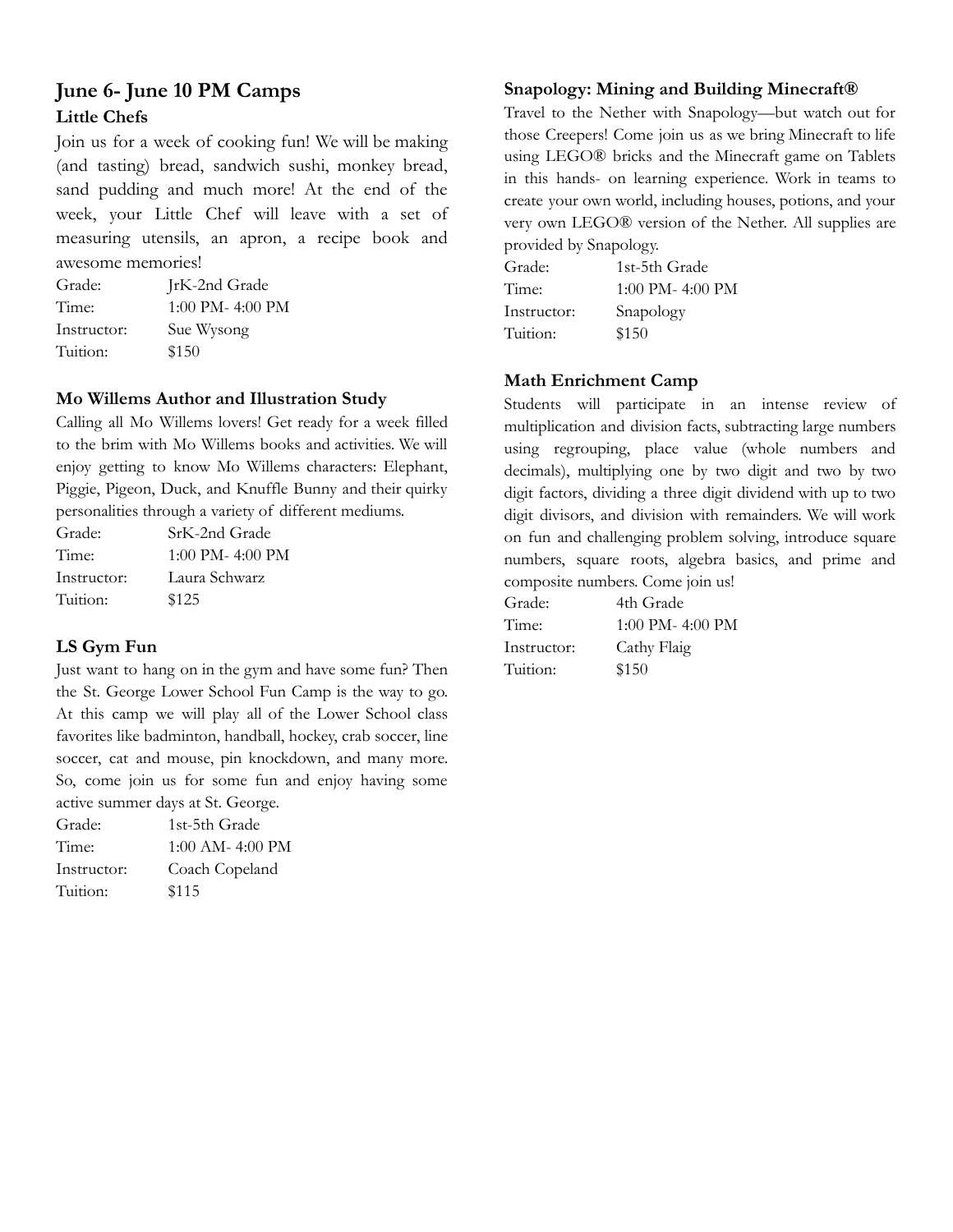# **June 13- June 17 AM Camps Getting Back to Nature**

We will explore all things in nature such as plants and animals. These topics will be covered through experiments, activities, and crafts. Your child will be immersed in a love for the great outdoors and all it has to offer.

| Grade:      | SrK-2nd Grade       |
|-------------|---------------------|
| Time:       | $9:00$ AM- 12:00 PM |
| Instructor: | Laura Schwarz       |
| Tuition:    | \$145               |

#### **Snapology: Gamebots Robotics**

Calling all gamers! Have a blast creating robotic games each week while learning about robotics. Students will learn about gear ratio, sensors, programming, and pulleys as they create fun to play games. Whether creating a pinball machine, duck hunt or a ring toss game, your child is sure to have fun building, learning, and playing.

| Grade:      | 1st-5th Grade       |
|-------------|---------------------|
| Time:       | $9:00$ AM- 12:00 PM |
| Instructor: | Snapology           |
| Tuition:    | \$150               |

#### **Strings Camp**

The kids will learn all about the string family and their sounds. We will add some rhythmical games and every student will be able to write their own short songs and perform in a showcase recital at the end of the week.

| Grade:      | 1st-5th Grade       |
|-------------|---------------------|
| Time:       | $9:00$ AM- 12:00 PM |
| Instructor: | Bernadette Williams |
| Tuition:    | \$140               |

# **Rockin' Colors**

Come learn how to paint Mandala Rocks (also known as dot painting)! Kids will learn step by step how to paint beautiful designs using common household items! We will be painting on rocks, wood and mirrors.

| Grade:      | 3rd-5th Grade       |
|-------------|---------------------|
| Time:       | $9:00$ AM- 12:00 PM |
| Instructor: | Mrs. Sue Wysong     |
| Tuition:    | \$130               |

# **Summer Reading Club**

Would you like your summer reading experience to be meaningful and enjoyable? Come join the reading club with Ms. Flaig as we read and discuss the required summer reading material. This class will give students the confidence to complete their required summer reading project independently and successfully.

| Grade:      | 4th Grade          |
|-------------|--------------------|
| Time:       | $9:00$ AM-12:00 PM |
| Instructor: | Cathy Flaig        |
| Tuition:    | \$150              |

#### **Spanish Club**

This will be a fun-filled week utilizing a combination of theater arts specifically created for younger audiences. We will spend this week in full Spanish immersion while learning plays, creative dance styles, and fabulous music.

| Grade:      | 3rd-6th Grade         |
|-------------|-----------------------|
| Time:       | $9:00$ AM- $12:00$ PM |
| Instructor: | Sylvia Bazan          |
| Tuition:    | \$150                 |

#### **SG Basketball Camp**

St. George basketball camps are designed to introduce, reinforce, and focus on the fundamentals of skill development. Participants will work with an experienced coaching staff and compete in drill, games, and competitions. It will be a great time for all.

| Grade:      | 3rd-8th Grade              |
|-------------|----------------------------|
| Time:       | $9:00$ AM- $12:00$ PM      |
| Instructor: | Coach Briggs/ Coach O'Dell |
| Tuition:    | \$115                      |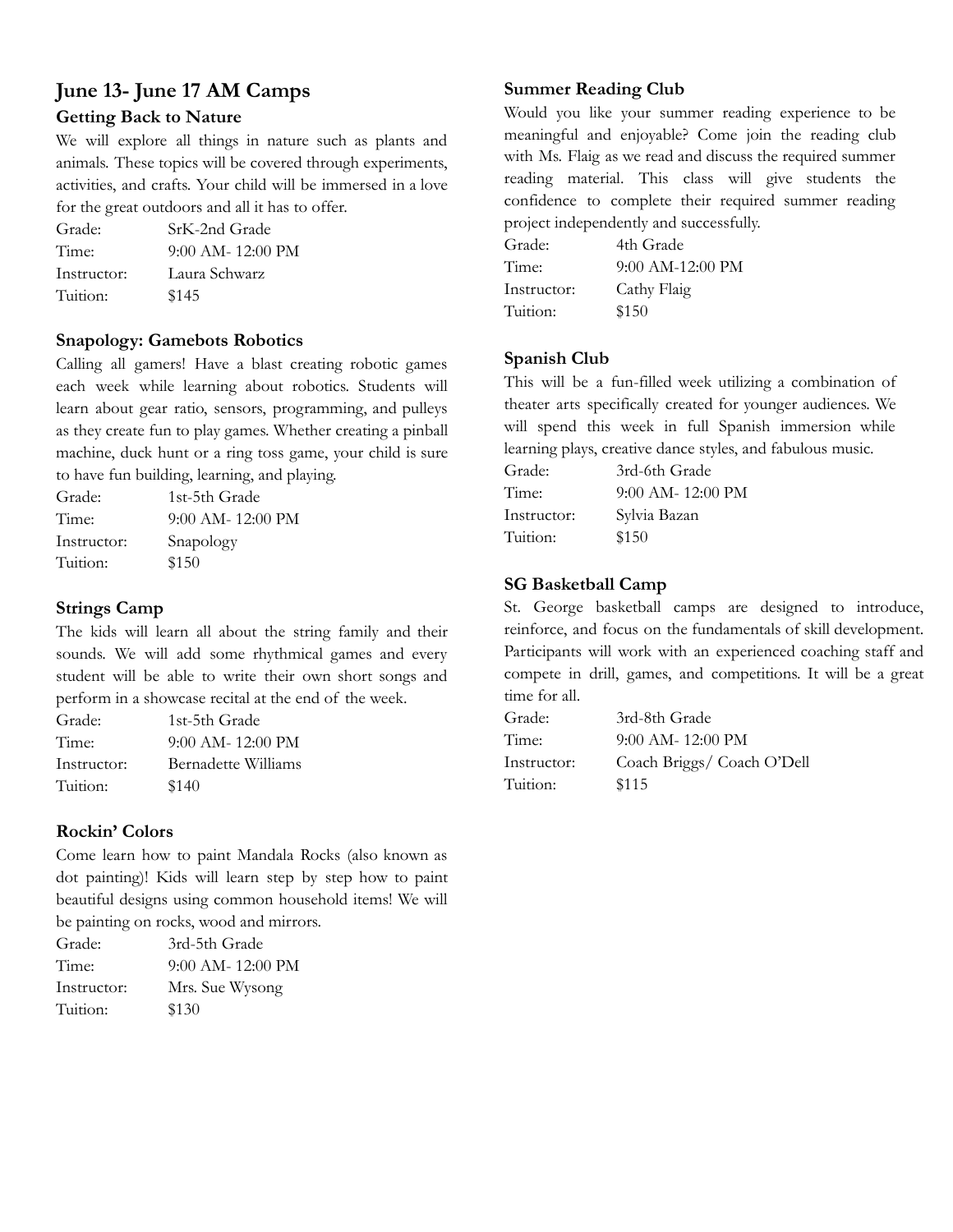# **June 13- June 17 PM Camps Eric Carle Book and Illustration Study**

Children will spend the week reading some favorite Eric Carle stories and creating whimsical animals in the Eric Carle style of painting, texturing, and collage.

| Grade:      | SrK-2nd Grade        |
|-------------|----------------------|
| Time:       | $1:00$ PM- $4:00$ PM |
| Instructor: | Laura Schwarz        |
| Tuition:    | \$125                |

#### **Snapology: Incredible Inventions Robotics**

Whoever said you couldn't solve the world's problems with LEGO® bricks? Learn a little about the process real inventors go through to create new inventions while you help design, build, and program robotic machines to solve problems. Robotics equipment and iPads provided by Snapology.

| Grade:      | 1st-5th Grade    |
|-------------|------------------|
| Time:       | 1:00 PM- 4:00 PM |
| Instructor: | Snapology        |
| Tuition:    | \$150            |

### **Cool Jewels**

Love bling? Come learn how to make handmade, fun jewelry for you and your friends to wear! Become your own jewelry designer and make one-of-a-kind pieces. We will make friendship bracelets, shrink jewelry and paper beads! This class will teach students many popular jewelry-making techniques.

| Grade:      | 2nd-4th Grade        |
|-------------|----------------------|
| Time:       | $1:00$ PM- $4:00$ PM |
| Instructor: | Mrs. Sue Wysong      |
| Tuition:    | \$150                |

### **SG/Ray Briggs Basketball Camp**

In connection with the Ray Briggs Summer Basketball Camps, we will be teaming up again to offer one of the best summer basketball camps in the city of San Antonio. The camp is led by our own Coach Raymond Briggs, who does a fantastic job with the St. George Middle School teams. All camps are designed to introduce, reinforce, and focus on the fundamentals of skill development. Participants will work with an experienced coaching staff and interact with players from the San Antonio community and surrounding areas in drills, games, and competitions. Coach Briggs has been known to bring in special guests too! Space is truly limited for this camp, so register early!  $2nd$   $9th$   $Crad$ 

| Grade:      | ord-8th Grade               |
|-------------|-----------------------------|
| Time:       | $1:00 \text{ PM}$ - 4:00 PM |
| Instructor: | Coach Briggs/ Coach O'Dell  |
| Tuition:    | \$130                       |

# **Math Enrichment Camp**

Students will participate in an intense review of multiplication and division facts, subtracting large numbers using regrouping, place value (whole numbers and decimals), multiplying one by two digit and two by two digit factors, dividing a three digit dividend with up to two digit divisors, and division with remainders. We will work on fun and challenging problem solving, introduce square numbers, square roots, algebra basics, and prime and composite numbers. Come join us!

| Grade:      | 4th Grade            |
|-------------|----------------------|
| Time:       | $1:00$ PM- $4:00$ PM |
| Instructor: | Cathy Flaig          |
| Tuition:    | \$150                |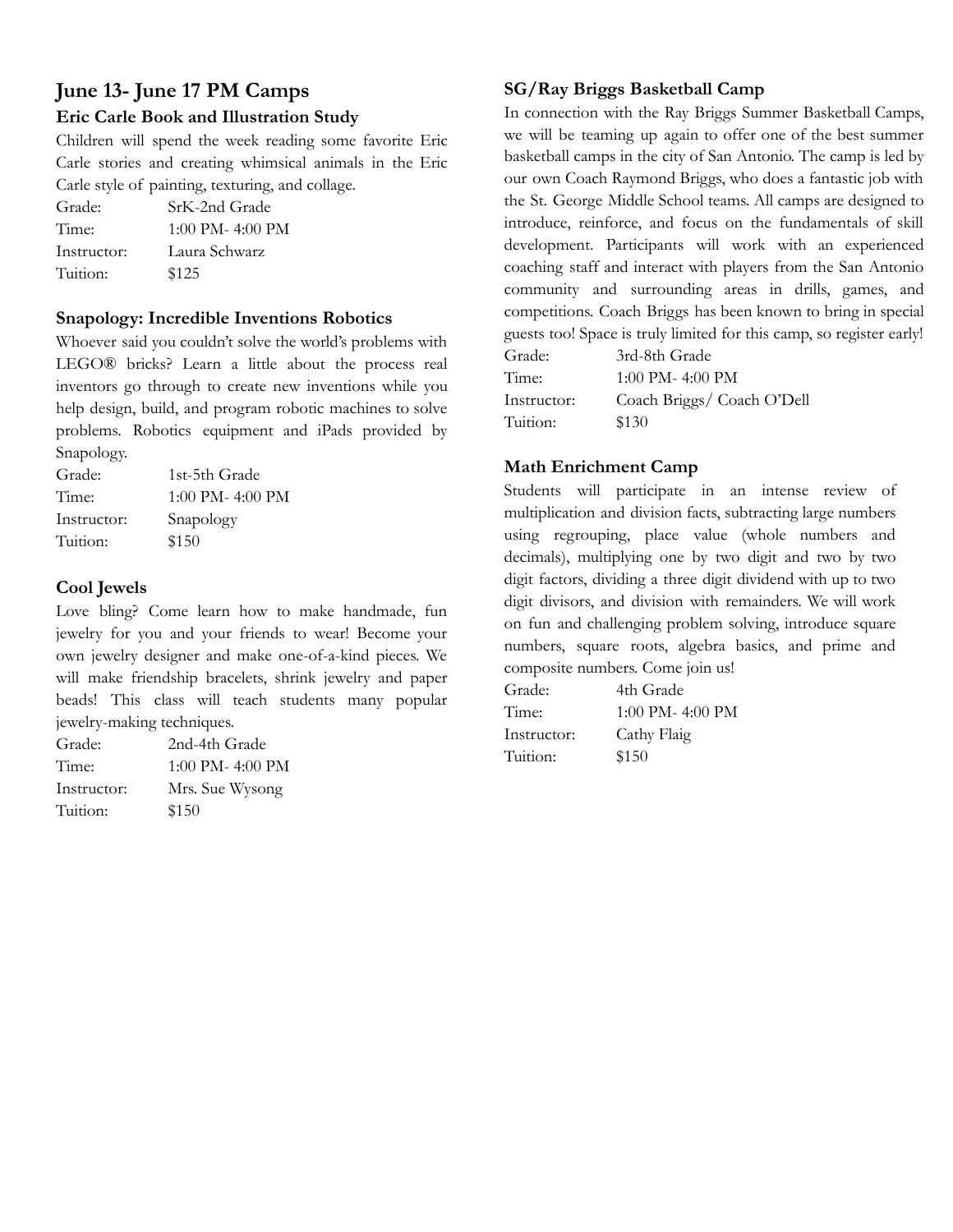# **June 20- June 24 AM Camps Summer STEAM**

Come emerge yourself in a camp full of hands-on, summer-themed STEAM activities. We will have a different STEAM challenge each day relating to a book of literature. We will have to solve a problem using our science, technology, engineering, art, and math skills!

Grade: SrK-2nd Grade Time: 9:00 AM- 12:00 PM Instructor: Mimi Fisher Tuition: \$125

#### **Snapology: Mining and Building Minecraft®**

Travel to the Nether with Snapology—but watch out for those Creepers! Come join us as we bring Minecraft to life using LEGO® bricks and the Minecraft game on Tablets in this hands- on learning experience. Work in teams to create your own world, including houses, potions, and your very own LEGO® version of the Nether. All supplies are provided by Snapology.

| Grade:      | 1st-5th Grade       |
|-------------|---------------------|
| Time:       | $9:00$ AM- 12:00 PM |
| Instructor: | Snapology           |
| Tuition:    | \$150               |

# **Strings Camp**

The kids will learn all about the string family and their sounds. We will add some rhythmical games and every student will be able to write their own short songs and perform in a showcase recital at the end of the week.

| Grade:      | 1st-5th Grade       |
|-------------|---------------------|
| Time:       | $9:00$ AM- 12:00 PM |
| Instructor: | Bernadette Williams |
| Tuition:    | \$140               |

# **Summer Reading Club**

Would you like your summer reading experience to be meaningful and enjoyable? Come join the reading club with Ms.Flaig as we read and discuss the required summer reading material. This class will give students the confidence to complete their required summer reading project independently and successfully.

Grade: 4th Grade Time: 9:00-12:00 PM Instructor: Cathy Flaig Tuition: \$150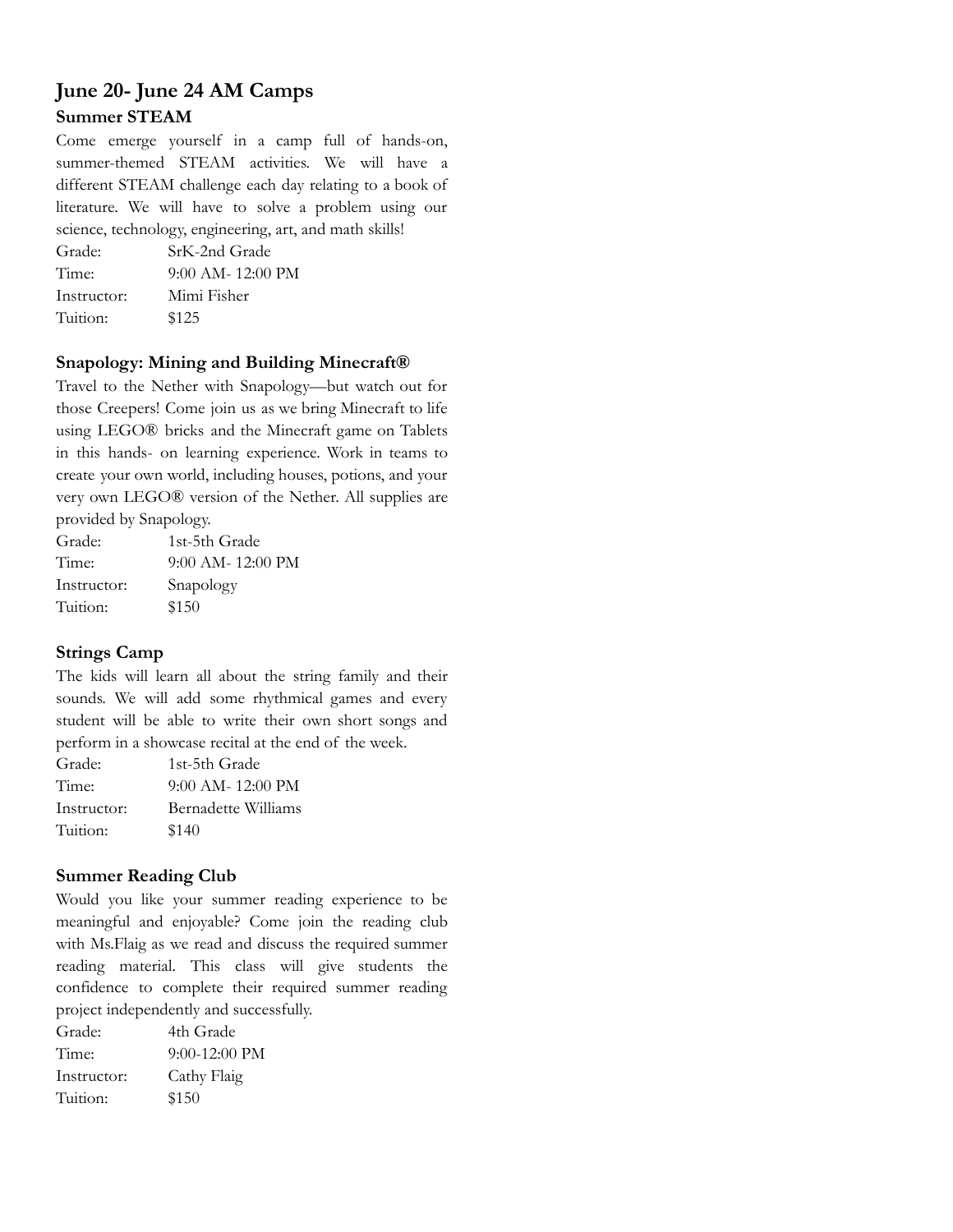# **June 20- June 24 PM Camps Slime Time**

Stretchy, gooey, crunchy, colorful, irresistible SLIME! Come get ooey and gooey in the camp that makes slime. We will explore and create different types of slime each day. Learn the basics of how to make the trendiest types of slime. So pull up your sleeves and let's get started!

Grade: SrK-2nd Grade Time: 1:00 PM- 4:00 PM Instructor: Mimi Fisher Tuition: \$125

#### **Snapology: Gamebots Robotics**

Calling all gamers! Have a blast creating robotic games each week while learning about robotics. Students will learn about gear ratio, sensors, programming, and pulleys as they create fun to play games. Whether creating a pinball machine, duck hunt or a ring toss game, your child is sure to have fun building, learning, and playing.

| Grade:      | 1st-5th Grade        |
|-------------|----------------------|
| Time:       | $1:00$ PM- $4:00$ PM |
| Instructor: | Snapology            |
| Tuition:    | \$150                |

### **Math Enrichment Camp**

Students will participate in an intense review of multiplication and division facts, subtracting large numbers using regrouping, place value (whole numbers and decimals), multiplying one by two digit and two by two digit factors, dividing a three digit dividend with up to two digit divisors, and division with remainders. We will work on fun and challenging problem solving, introduce square numbers, square roots, algebra basics, and prime and composite numbers. Come join us!

| Grade:      | 4th Grade        |
|-------------|------------------|
| Time:       | 1:00 PM- 4:00 PM |
| Instructor: | Cathy Flaig      |
| Tuition:    | \$150            |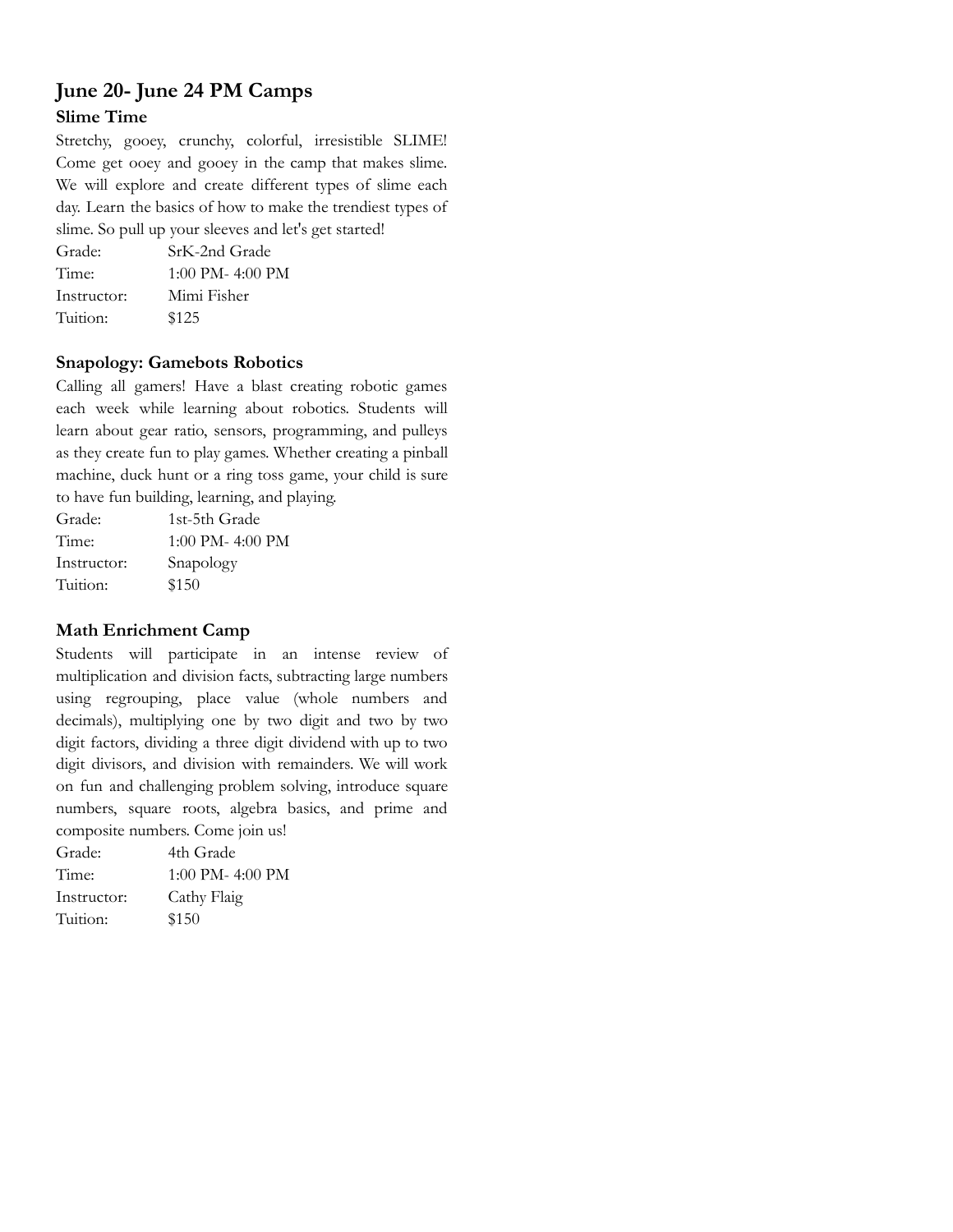# **June 27- July 1 AM Camps Dinosaur Discoveries**

Did you ever wish that dinosaurs were still alive? They will certainly come alive during this prehistoric themed summer camp. Come roar your way into some colossal fun as we have a dino dig, dino stomp dance parties, and construct a huge erupting volcano! This camp proves learning can be fun as we explore the Jurassic World and the unexplainable creatures that roamed the Earth millions of years ago.

| Grade:      | SrK-2nd Grade       |
|-------------|---------------------|
| Time:       | $9:00$ AM- 12:00 PM |
| Instructor: | Mimi Fisher         |
| Tuition:    | \$125               |

### **Geology Rocks!**

Join Mrs. Dragg this summer for a week of Geology Rocks! In this camp we will examine beautiful geodes and discover how they are formed. Throughout the week, we will enjoy many hands-on science and art based activities. We will learn that the formation of rocks begins deep within the earth and we will explore the earth's surface to find unique landforms like volcanoes and mysterious caves. We will also learn about volcanoes, the minerals produced by them upon eruption, and even build and erupt our very own volcanos! We will end the week with a bang and crack open our own geode for a special keepsake item!

| Grade:      | SrK-2nd Grade       |
|-------------|---------------------|
| Time:       | $9:00$ AM- 12:00 PM |
| Instructor: | Amber Dragg         |
| Tuition:    | \$130               |

# **Strings Camp**

The kids will learn all about the string family and their sounds. We will add some rhythmical games and every student will be able to write their own short songs and perform in a showcase recital at the end of the week.

| Grade:      | 1st-5th Grade       |
|-------------|---------------------|
| Time:       | $9:00$ AM- 12:00 PM |
| Instructor: | Bernadette Williams |
| Tuition:    | \$140               |

# **Snapology: Jedi Robotics Camp**

Robotics inspired by Star Wars® and space travel! Come on an adventure building and programming functional robots using LEGO® bricks in this super-fun program. Learn about space, space travel and, of course, Star Wars®! Build different robots each day! Learning is enhanced through the use of iPads in this camp!

| Grade:      | 2nd-5th Grade       |
|-------------|---------------------|
| Time:       | $9:00$ AM- 12:00 PM |
| Instructor: | Snapology           |
| Tuition:    | \$150               |

# **Summer Reading Club**

Would you like your summer reading experience to be meaningful and enjoyable? Come join the reading club with Ms.Flaig as we read and discuss the required summer reading material. This class will give students the confidence to complete their required summer reading project independently and successfully.

| 4th Grade       |
|-----------------|
| $9:00-12:00$ PM |
| Cathy Flaig     |
| \$150           |
|                 |

# **SG Soccer Camp**

Plan on attending Soccer Camp to get prepared for the 2022 soccer season at St. George or just to improve your skills. We will be working on touch, agility, fitness, and other fundamentals of the game. Please bring a soccer ball if you own one, sun screen, shin guards, and a LARGE water jug. Soccer cleats are recommended but not required.

| Grade:      | 5th-8th Grade       |
|-------------|---------------------|
| Time:       | $9:00$ AM- 12:00 PM |
| Instructor: | Edgar Ramos         |
| Tuition:    | \$150               |

# **Middle School Volleyball Camp (incoming 6th through 8th grades)**

The middle school volleyball camp will go over the basic fundamentals of volleyball while exploring further strategies and techniques to navigate the court more efficiently. The week-long camp will go over passing, setting, hitting, and serving. We will end the week with a round robin volleyball tournament.

| 6th-8th Grade       |
|---------------------|
| $9:00$ AM- 12:00 PM |
| Sam Hannifin        |
| \$150               |
|                     |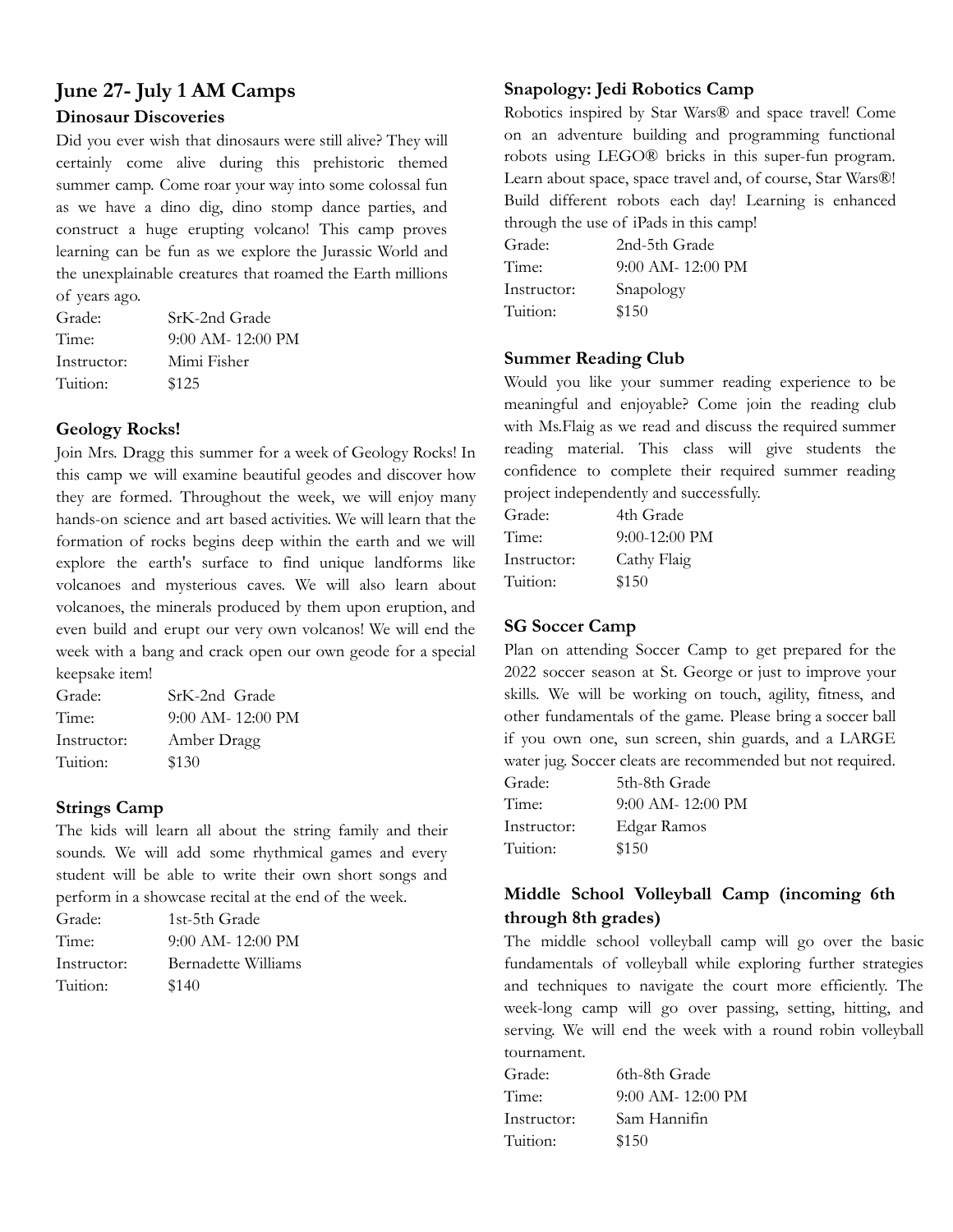# **June 27- July 1 PM Camps Eric Carle Book Study!**

Join Mrs. Dragg this summer for a week of enjoying the literature and art of Eric Carle. We will take a literary journey through Eric Carle's famous tales where each story will provide opportunities for the campers to express themselves through hands-on arts and crafts, science experiences and recreate his style of illustration. We'll work our way through his books with fun crafts, science experiences, and snacks to go with the theme of the book.

Grade: JrK-SrK Time: 1:00 PM- 4:00 PM Instructor: Amber Dragg Tuition: \$130

#### **Silly Tales with Dr. Seuss**

Oh, The Places You'll Go during this fun-filled week of Dr. Seuss! With crafts, activities and games galore, this camp is sure to be a week that your child will remember. Get ready for edible Cat in the Hat hats, Thing pictures, and much more! Instruction will focus on decoding, fluency, and comprehension. Campers will gain sight word knowledge through engaging word work activities. Our silly Seuss activities will instill a love of rhyming and silly stories in our campers of all ages!

| Grade:      | SrK-2nd Grade        |
|-------------|----------------------|
| Time:       | $1:00$ PM- $4:00$ PM |
| Instructor: | Mimi Fisher          |
| Tuition:    | \$125                |

#### **Snapology: Incredible Inventions Robotics**

Whoever said you couldn't solve the world's problems with LEGO® bricks? Learn a little about the process real inventors go through to create new inventions while you help design, build, and program robotic machines to solve problems. Robotics equipment and iPads provided by Snapology.

| 1st-5th Grade    |
|------------------|
| 1:00 PM- 4:00 PM |
| Snapology        |
| \$150            |
|                  |

### **Shurley Grammar and Journal Writing**

Students will participate in an intense, fun class learning the concepts of Shurley grammar and sentence classification. Students will engage in daily journal writing prompts, sparking interest and building writing flow. Editing skills will also be addressed.

Grade: 3rd-5th Grade Time: 1:00-4:00 PM Instructor: Cathy Flaig Tuition: \$150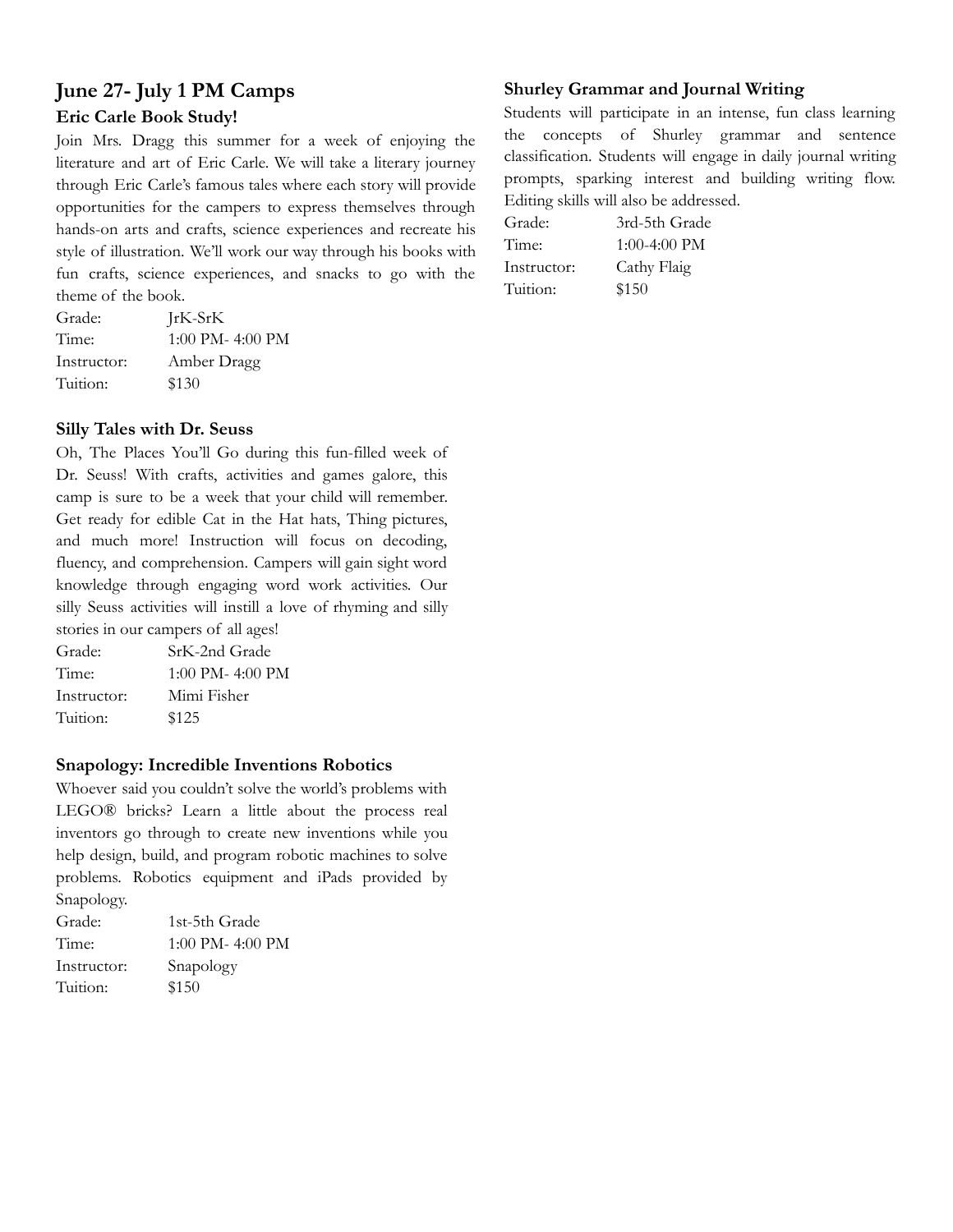# **August 1-August 5 AM Camps Welcome to JrK!**

Come learn all about JrK in this introductory! We get ready for a year of JrK through fun hands-on activities, stories, music, and centers.

| Grade:      | Incoming JrK          |
|-------------|-----------------------|
| Time:       | $9:00$ AM- $12:00$ PM |
| Instructor: | Mimi Fisher           |
| Tuition:    | \$125                 |

# **Getting Back to Nature**

Your child will explore the science found in nature. We will study animal homes and create terrariums, while learning about the environment in which we live.

Grade: JrK-1st Grade Time: 9:00 AM- 12:00 PM Instructor: Laura Schwarz Tuition: \$145

# **ABC Bootcamp!**

Join Mrs. Dragg for a week of alphabet fun! Designed for incoming Senior Kindergartners we will spend the week learning and reviewing the letters of the alphabet in fun ways! Your child will feel more comfortable in a Sr. K classroom, and will be more confident beginning school with this fun review week!

Grade: Incoming SrK Time: 9:00 AM- 12:00 PM Instructor: Amber Dragg Tuition: \$130

# **Snapology: Mining and Building Minecraft®**

Travel to the Nether with Snapology—but watch out for those Creepers! Come join us as we bring Minecraft to life using LEGO® bricks and the Minecraft game on Tablets in this hands- on learning experience. Work in teams to create your own world, including houses, potions, and your very own LEGO® version of the Nether. All supplies are provided by Snapology.

| Grade:      | 1st-5th Grade       |
|-------------|---------------------|
| Time:       | $9:00$ AM- 12:00 PM |
| Instructor: | Snapology           |
| Tuition:    | \$150               |

# **Summer Reading Club**

Would you like your summer reading experience to be meaningful and enjoyable? Come join the reading club with Ms.Flaig as we read and discuss the required summer reading material. This class will give students the confidence to complete their required summer reading project independently and successfully.

| Grade:      | 4th Grade          |
|-------------|--------------------|
| Time:       | $9:00$ AM-12:00 PM |
| Instructor: | Cathy Flaig        |
| Tuition:    | \$150              |

# **Middle School Volleyball Camp (incoming 6th through 8th grades)**

The middle school volleyball camp will go over the basic fundamentals of volleyball while exploring further strategies and techniques to navigate the court more efficiently. The week-long camp will go over passing, setting, hitting, and serving. We will end the week with a round robin volleyball tournament.

| Grade:      | 6th-8th Grade       |
|-------------|---------------------|
| Time:       | $9:00$ AM- 12:00 PM |
| Instructor: | Sam Hannifin        |
| Tuition:    | \$150               |